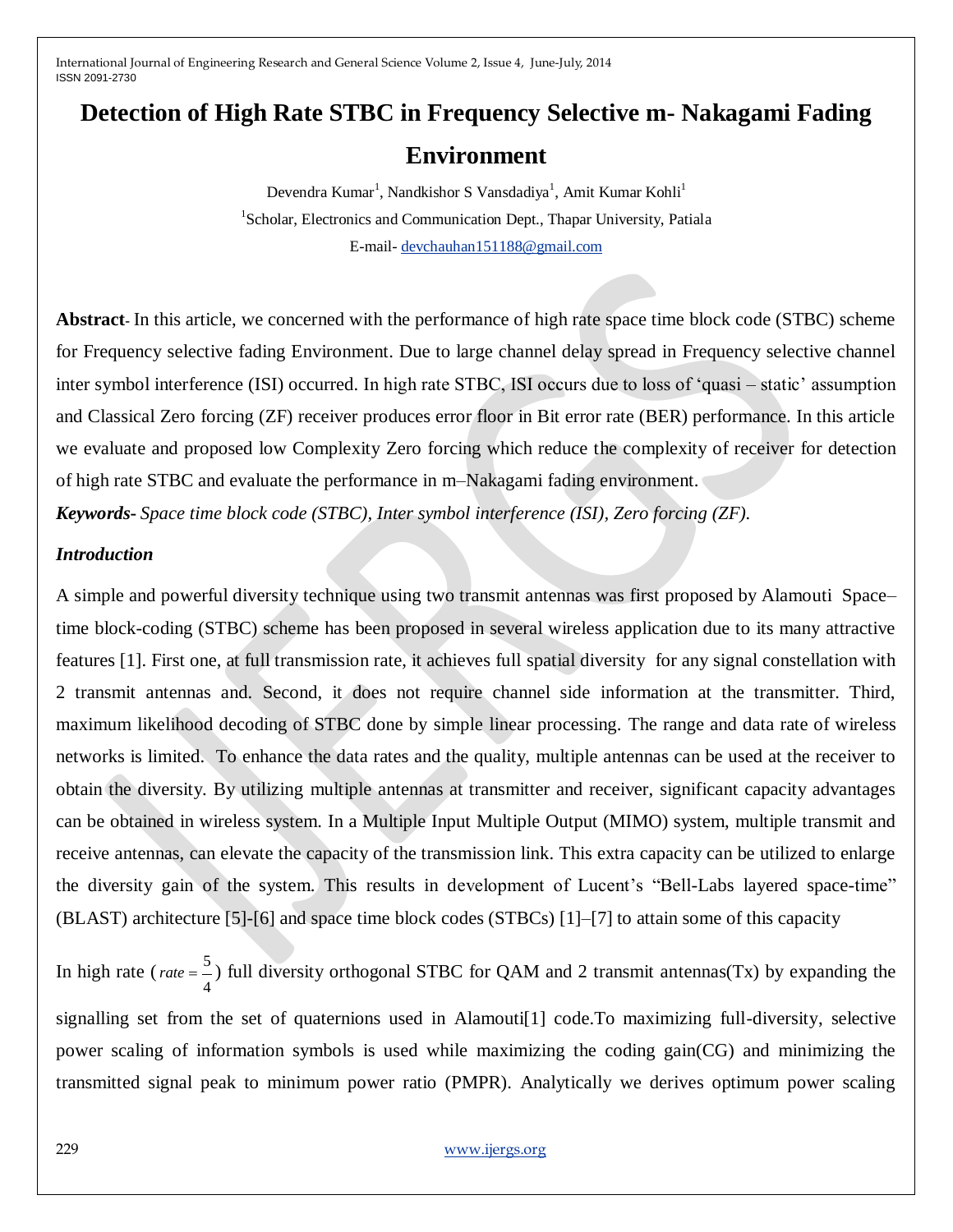factor and we seen that it achives better performance with the help of rotation of constellation points, decoding is performed using low complexity maximum likelihood decoding algorithm[2].

After studying the literature we came to know that in [3] They have designed high rate STBC system, by not considering loss of "quasi-static" assumption due to frequency selectivity phenomenon of channel. Due to frequency selectivity of channel causes ISI which results in error floor in bit error rate. In section I (A) we describe the high rate STBC system for frequency flat case, in section I(B) to compact the effect of ISI in frequency selective environment, we proposed low comlexity zero forcing which reduces the complexity of equalizer. In section II and III, we describe the simulation results in m-Nakagami fading environment and Conclusion respectively.

#### *System Model of High rate STBC:*

The simplest complex orthogonal design is the  $2 \times 2$  code

$$
G_1(x_1, x_2) \rightarrow \begin{pmatrix} x_1 & x_2 \\ * & * \\ -x_2 & x_1 \end{pmatrix}
$$

find out by Alamouti [1] where (*.*)<sup>∗</sup> denotes the complex conjugate transpose. This code accomplishes rate-1 at full diversity. The correspondence between Alamouti matrices and means of quaternion's is that the set of Alamouti matrices is closed under inversion, addition and multiplication. Consider the set  $G_2$  of **x** given by  $2 \times 2$ orthogonal matrices

$$
G_2(x_1, x_2) \rightarrow \begin{pmatrix} x_1 & x_2 \\ * & * \\ x_2 & -x_1 \end{pmatrix} = \begin{pmatrix} 1 & 0 \\ 0 & -1 \end{pmatrix} G_1
$$

#### *Transmission model:*

230 [www.ijergs.org](http://www.ijergs.org/) Different antennas represented by the columns of  $G_1$ , different time slots represented by rows of  $G_1$  and two symbols are transmitted in frequency selective fading environment. We use *QAM* modulation in this system, the transmission of space-time matrix is done based on either  $G_1$  or  $G_2$  according to an extra information bit of 1 or 0 respectively shown in Fig.1. To regain full-diversity, Strategy based on rotation of information symbols has been proposed. In this paper, we assume the information symbol in  $G_2$  is divided only by a real scalar  $K(>1)$  to ensure full-diversity, hence it is called selective power scaling. For QAM constellation of unit-radius, scaling leads to overall signal constellation consisting of two concentric circles of radius 1 and  $\frac{1}{n}$ *K* [4]. For the optimum power scaling factor K is to ensure full diversity for high-rate STBC. As K>1,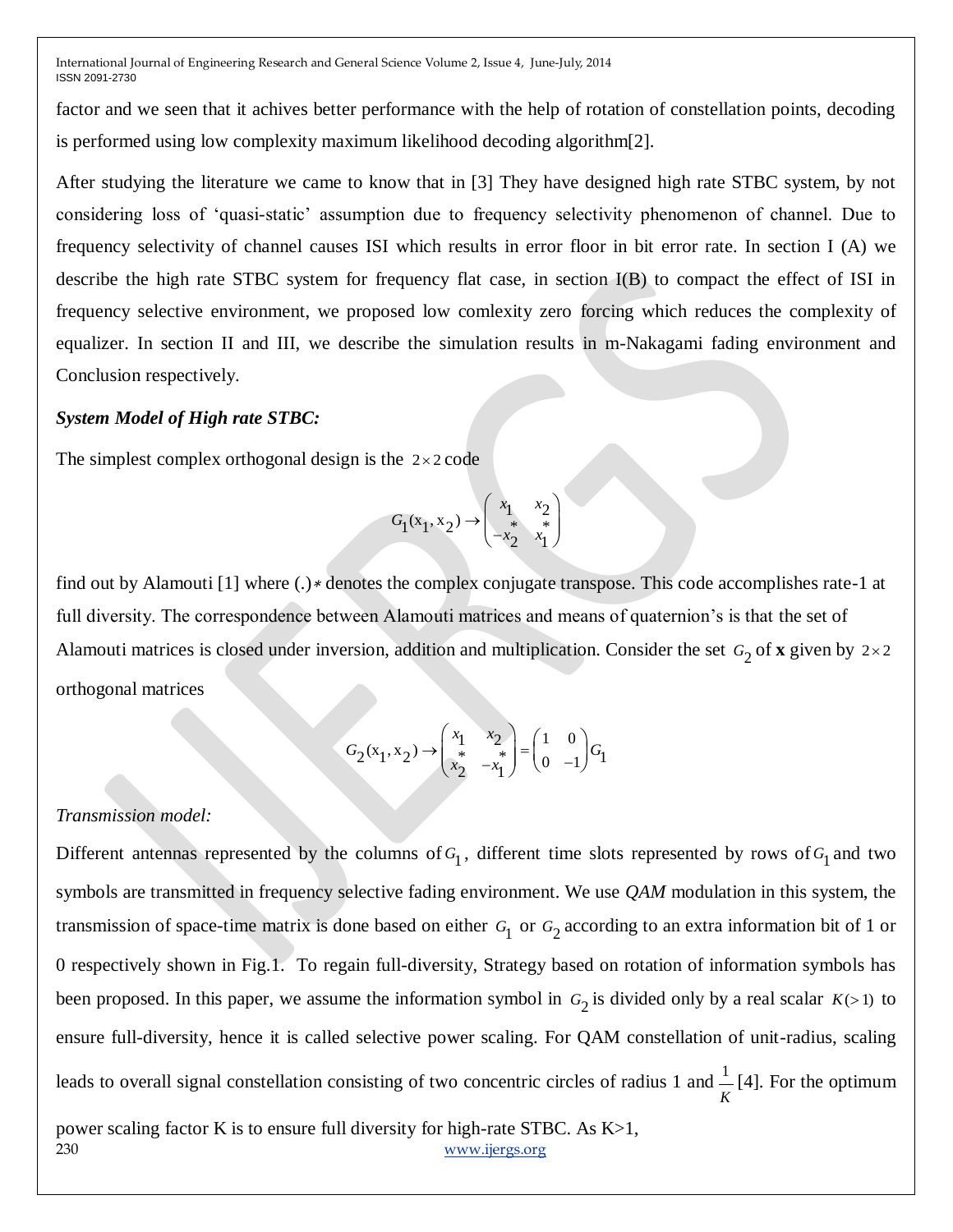

Fig. 1 Block diagram of rate-5/4 STBC for QAM Modulation

the average transmitted power is reduced as compared to the case of no scaling. Two important selection techniques for K are maximizing the CG and minimizing the PMPR due to power scaling. We select  $K_{opt} = \sqrt{3}$ which is proposed in [3].

*Received signal model of High rate STBC:*

Time domain representation of received signal at receiver is denoted by

$$
\begin{bmatrix}\nr_{1,t} \\
r_{1,t+1}\n\end{bmatrix} = \begin{bmatrix}\nh_{1,t} & h_{2,t} \\
h_{2,t+1}^* & -h_{1,t+1}^* \n\end{bmatrix} \begin{bmatrix}\nx_1 \\
x_2\n\end{bmatrix} + \begin{bmatrix}\nn_t \\
n_{t+1}\n\end{bmatrix}
$$
\n(A)  
\nAnd  
\n
$$
\begin{bmatrix}\nr^{opt} \\
r_{1,t} \\
r^{opt} \\
r^{opt} \\
r^{opt}\n\end{bmatrix} = \begin{bmatrix}\n\frac{h_{1,t}}{K} & \frac{-h_{2,t}}{K} \\
\frac{h_{2,t+1}^*}{K} & \frac{h_{1,t+1}^*}{K} \\
\frac{h_{2,t+1}^*}{K} & \frac{h_{1,t+1}^*}{K} \\
\frac{h_{2,t+1}^*}{K} & \frac{h_{2,t+1}^*}{K} & \frac{h_{2,t+1}^*}{K} \\
\frac{h_{2,t+1}^*}{K} & \frac{h_{2,t+1}^*}{K} & \frac{h_{2,t+1}^*}{K} \\
\frac{h_{2,t+1}^*}{K} & \frac{h_{2,t+1}^*}{K} & \frac{h_{2,t+1}^*}{K} & \frac{h_{2,t+1}^*}{K} \\
\frac{h_{2,t+1}^*}{K} & \frac{h_{2,t+1}^*}{K} & \frac{h_{2,t+1}^*}{K} & \frac{h_{2,t+1}^*}{K} & \frac{h_{2,t+1}^*}{K} \\
\frac{h_{2,t+1}^*}{K} & \frac{h_{2,t+1}^*}{K} & \frac{h_{2,t+1}^*}{K} & \frac{h_{2,t+1}^*}{K} & \frac{h_{2,t+1}^*}{K} & \frac{h_{2,t+1}^*}{K} & \frac{h_{2,t+1}^*}{K} & \frac{h_{2,t+1}^*}{K} \\
\frac{h_{2,t+1}^*}{K} & \frac{h_{2,t+1}^*}{K} & \frac{h_{2,t+1}^*}{K} & \frac{h_{2,t+1}^*}{K} & \frac{h_{2,t+1}^*}{K} & \frac{h_{2,t+1}^*}{K} & \frac{h_{2,t+1}^*}{K} & \frac{h_{2,t+1}^*}{
$$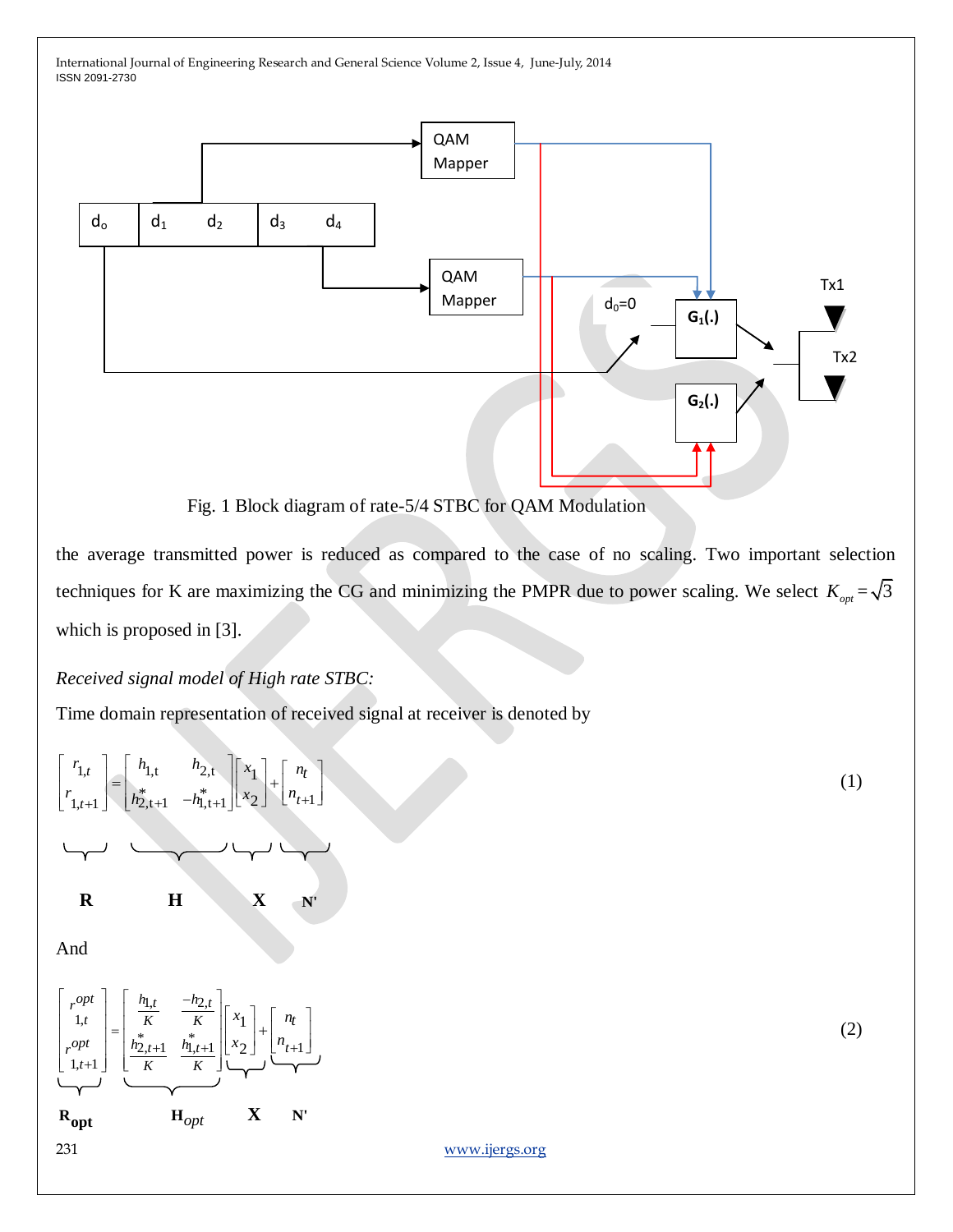Where **R** and  $\mathbf{R}_{opt}$  are  $2 \times 2$  matrix representations of the time domain received signals corresponding to transmitted code words in the form of  $G_1$  and, respectively.  $h_{i,t}$ ,  $i = 1, 2$  is channel path gain from transmitter 1 and transmitter 2, respectively at t time instant.

### **For frequency flat condition :**

Due to frequency flat nature of channel we can say that  $h_{1,t} = h_{1,t+1}$  and  $h_{2,t} = h_{2,t+1}$ . Therefore received signal is represented from eq.(1) is

(3)

(4)

$$
\begin{bmatrix} r_{1,t} \\ r_{1,t+1} \end{bmatrix} = \begin{bmatrix} h_{1,t} & h_{2,t} \\ h^* & -h^*_{1,t} \end{bmatrix} \begin{bmatrix} x_1 \\ x_2 \end{bmatrix} + \begin{bmatrix} n_t \\ n_{t+1} \end{bmatrix}
$$

 $R = HX + N'$ 

$$
\hat{\mathbf{R}} = \mathbf{H}^H(\mathbf{H}\mathbf{X} + \mathbf{N}')
$$

Where  $\left| \frac{1}{2} h_{2,t} \right|^2$  0 + $\begin{vmatrix} n_{2,t} \\ 0 \end{vmatrix}$  +  $\begin{vmatrix} h_{1,t} \\ 4 \end{vmatrix}^2$  +  $\begin{vmatrix} h_{2,t} \\ 4 \end{vmatrix}^2$  $H^H H = \left[ h_{1,t} \right]^2 + h_{2,t}$  $h_{1,t} \bigg|^2 + \bigg| h_{2,t} \bigg|$  $^{+}$  $=$  $^{+}$  $\left[\frac{1}{|h|}\right]^2 + \frac{1}{|h|}\right]^2$  0  $\left[ h_{1,t} \right]^2 + \left| h_{2,t} \right|^2$  0  $\begin{vmatrix} h_{1,t} & +h_{2,t} & 0 \\ 0 & h_{1,t} & 2 \end{vmatrix}$ ,  $\begin{vmatrix} 1 & 1 & 1 \\ 0 & 0 & |h_{1,t}|^2 + |h_{2,t}|^2 \end{vmatrix}$ ,

here off diagonal element of  $H^H$ **H** is zero so there is no inter symbol interference. Similarly from eq.(2)

$$
\begin{bmatrix} r^{opt} \\ 1,t \\ r^{opt} \\ 1,t+1 \end{bmatrix} = \begin{bmatrix} \frac{h_{1,t}}{K} & \frac{-h_{2,t}}{K} \\ \frac{h_{2,t}^*}{K} & \frac{h_{1,t}^*}{K} \end{bmatrix} \begin{bmatrix} x_1 \\ x_2 \end{bmatrix} + \begin{bmatrix} n_t \\ n_{t+1} \end{bmatrix}
$$
 (5)

 $\mathbf{R}_{opt} = \mathbf{H}_{opt} \mathbf{X} + \mathbf{N}$ 

$$
\hat{\mathbf{R}}_{opt} = \mathbf{H}_{opt}^H \cdot (\mathbf{H}_{opt} \mathbf{X} + \mathbf{N}^\dagger) \tag{6}
$$

Where  $\frac{1}{2}$   $\left( \frac{h}{|h|} t^2 + \frac{h}{|h|} t^2 \right)^2$  $\frac{1}{2}$  $\left( \left| h_{1,t} \right|^2 + \left| h_{2,t} \right|^2 \right)$  $\frac{1}{2}$   $\left( \frac{h}{\left| h \right|^{2} + \left| h \right|^{2}} \right)^{2}$  $\frac{1}{2}$  $\left( \left | n_{1,t} \right |^2 + \left | n_2 \right |$ 0 0  $\frac{1}{K^2} \left( \left| h_{1,t} \right|^2 + \left| h_{2,t} \right|^2 \right)$  0<br>
0<br>  $\frac{1}{K^2} \left( \left| h_{1,t} \right|^2 + \left| h_{2,t} \right|^2 \right)$ *<sup>H</sup> H H opt opt*  $(|h_{1,t}|^2 + |h_{2,t}|^2)$  $=\left[\begin{array}{cc} \overline{K^2} \left( |n_{1,t}|^{-1} |n_{2,t}| \right) & 0 \\ 0 & \frac{1}{K^2} \left( |n_{1,t}|^2 + |n_{2,t}|^2 \right) \end{array} \right],$ her  $\left[\frac{1}{r^2}(|h_{1,t}|^2+|h_{2,t}|^2)\right]$  0  $\left[\frac{1}{r^2}|\right]$  $\left[\frac{1}{K^2} (h_{1,t}|^2 + |h_{2,t}|^2) \right]$  0 0  $\left[\frac{1}{K^2} (h_{1,t}|^2 + |h_{2,t}|^2) \right]$ , here or  $\begin{bmatrix} \frac{1}{K^2} ( |h_{1,t}|^2 + |h_{2,t}|^2 ) & 0 \\ 0 & \frac{1}{2} ( |h_{1,t}|^2 + |h_{2,t}|^2 ) \end{bmatrix},$  here of  $\begin{bmatrix} K^2 \binom{[H_1]}{[H_2]} & K^2 \end{bmatrix}$ , here off diagonal element of  $\mathbf{H}_{opt}^H \mathbf{H}$  is zero so there is no  $\frac{1}{K^2} \left( |h_{1,t}|^2 + |h_{2,t}|^2 \right)$ ,

inter symbol interference.

232 [www.ijergs.org](http://www.ijergs.org/)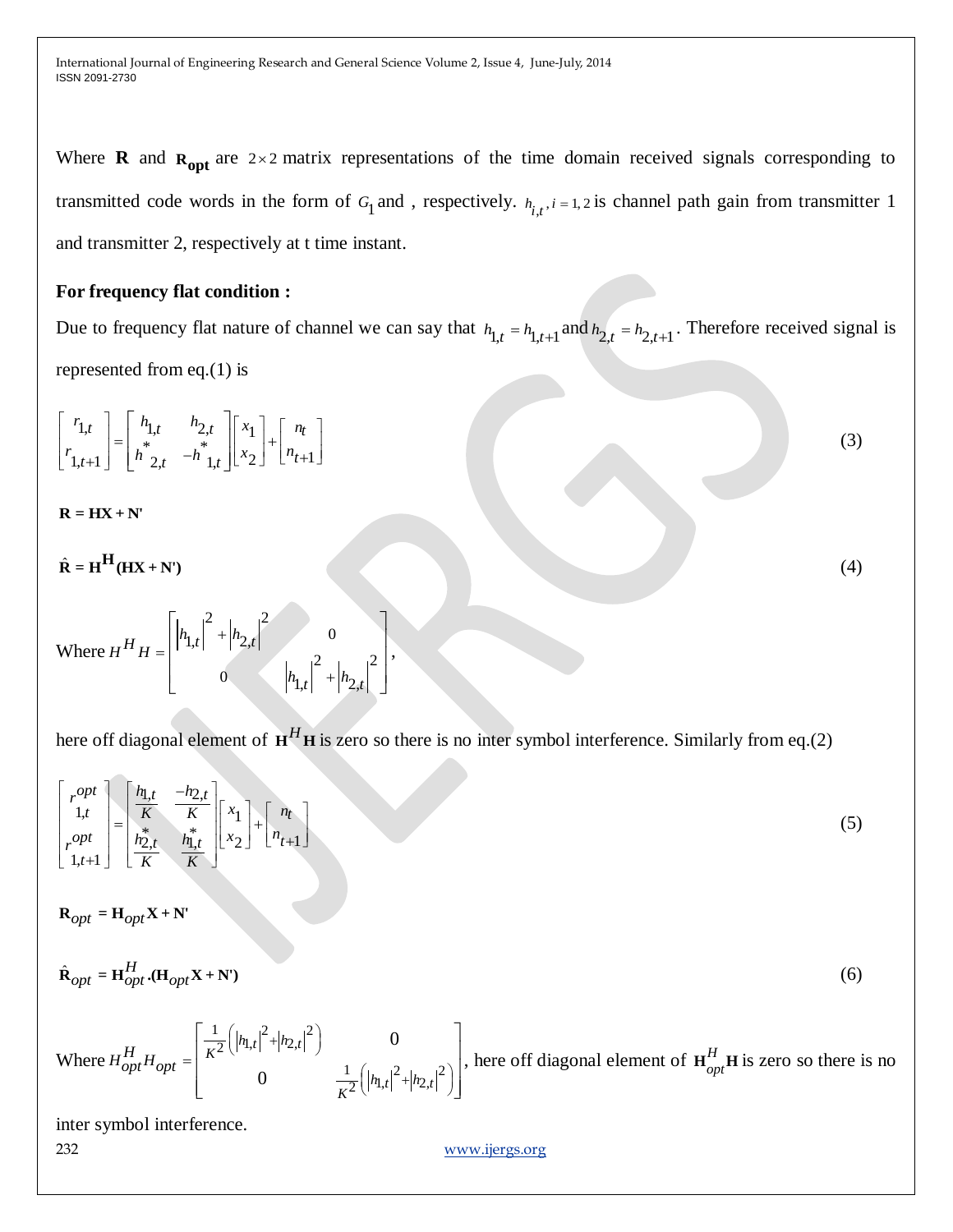# **Proposed Low complexity ZF receiver:**

Due to frequency selectivity nature of channel, there is loss of quasi-static assumption caused ISI. We can say that  $h_{1,t} \neq h_{1,t+1}$  and  $h_{2,t} \neq h_{2,t+1}$ . Therefore received signal is represented from eq.(1) is

$$
\begin{bmatrix} r_{1,t} \\ r_{1,t+1} \end{bmatrix} = \begin{bmatrix} h_{1,t} & h_{2,t} \\ h_{2,t+1}^* & -h_{1,t+1}^* \end{bmatrix} \begin{bmatrix} x_1 \\ x_2 \end{bmatrix} + \begin{bmatrix} n_t \\ n_{t+1} \end{bmatrix}
$$

 $\mathbf{R} = \mathbf{H}\mathbf{X} + \mathbf{N}'$ 

 $\hat{\mathbf{R}} = \mathbf{H}^{\mathbf{H}} (\mathbf{H} \mathbf{X} + \mathbf{N}')$ 

Where 
$$
H^H H = \begin{bmatrix} h_{1,t} \end{bmatrix}^2 + h_{2,t} \begin{bmatrix} 1 & \epsilon_1 \\ \epsilon_2 & h_{1,t} \end{bmatrix}^2 + h_{2,t} \begin{bmatrix} 1 & \epsilon_1 \\ \epsilon_2 & h_{1,t} \end{bmatrix}^2
$$
,  $\epsilon_1 = h_{1,t}^* h_{2,t} - h_{2,t+1} h_{1,t+1}^*$  and  $\epsilon_2 = h_{2,t}^* h_{1,t} - h_{1,t+1} h_{2,t+1}^*$ . Here off

diagonal element of  $H<sup>H</sup>H$  is not zero so there is inter symbol interference due to loss of quasi-static assumption. To mitigate the effect of ISI we proposed Low Complexity Zero forcing (LZF).

(8)

$$
\hat{\mathbf{R}} = \mathbf{H}^{LZF}(\mathbf{H}\mathbf{X} + \mathbf{N}^*)
$$
 (7)

 $\hat{\mathbf{X}} = (\mathbf{H}^{LZF} \mathbf{H})^{-1} \hat{\mathbf{R}}$ 

Where 
$$
H^{LZF} = \begin{bmatrix} \sum_{h_{1,t}}^{*} & \frac{h_{2,t+1}}{L_t} \\ \sum_{h_{2,t}}^{*} & -\frac{h_{1,t+1}}{L_t} \end{bmatrix}
$$
 and  $L_t = \frac{h_{2,t+1}h_{1,t+1}^*}{h_{1,t}^*h_{2,t}} H^{LZF} H = \begin{bmatrix} \left| h_{1,t}^* \right|^2 + \frac{\left| h_{2,t+1} \right|^2}{L_t} & 0 \\ 0 & \left| h_{2,t} \right|^2 + \frac{\left| h_{1,t+1} \right|^2}{L_t^*} \end{bmatrix}$ 

Similarly from eq.(2) is given by

$$
\begin{bmatrix} r^{opt} \\ 1,t \\ r^{opt} \\ 1,t+1 \end{bmatrix} = \begin{bmatrix} \frac{h_{1,t}}{K} & \frac{-h_{2,t}}{K} \\ \frac{h_{2,t+1}^*}{K} & \frac{h_{1,t+1}^*}{K} \end{bmatrix} \begin{bmatrix} x_1 \\ x_2 \end{bmatrix} + \begin{bmatrix} n_t \\ n_{t+1} \end{bmatrix}
$$

 $R_{\text{opt}} = H_{\text{opt}} X + N'$ 

233 [www.ijergs.org](http://www.ijergs.org/)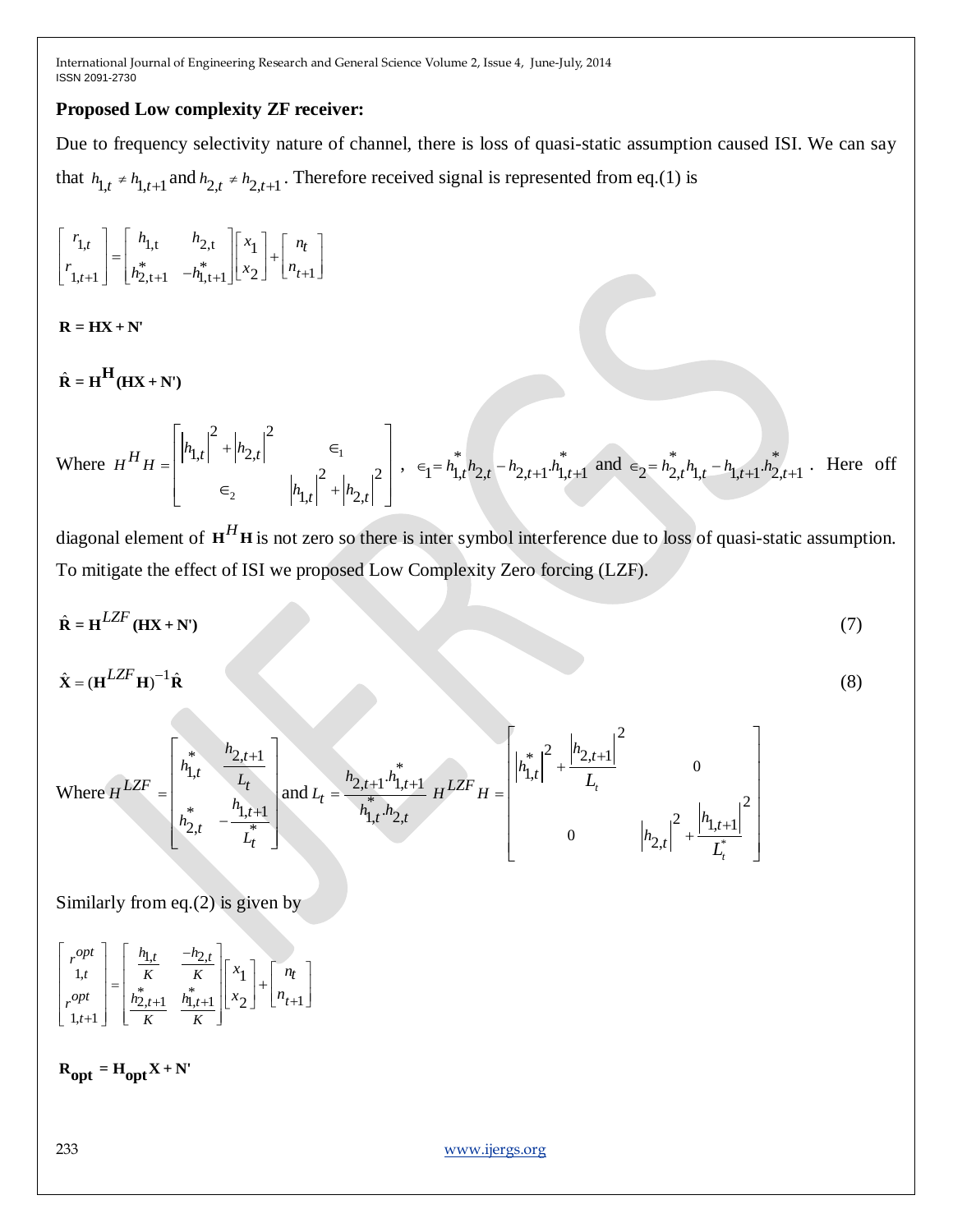$$
\hat{\mathbf{R}}_{opt} = \mathbf{H}_{opt}^{\mathbf{H}} \cdot (\mathbf{H}_{opt} \mathbf{X} + \mathbf{N}')
$$
\nWhere\n
$$
H_{opt}^{\mathbf{H}} H_{opt} = \begin{bmatrix}\n\frac{1}{K^2} \left( |h_{1,t}|^2 + |h_{2,t+1}|^2 \right) & \epsilon_1^{opt} \\
\epsilon_2^{opt} & \frac{1}{K^2} \left( |h_{1,t+1}|^2 + |h_{2,t}|^2 \right)\n\end{bmatrix}, \quad \epsilon_1^{opt} = \frac{-h_{1,t}^* h_{2,t} + h_{2,t+1}^* h_{1,t+1}^*}{K^2} \quad \text{and}
$$
\n
$$
\epsilon_2^{opt} = \frac{-h_{2,t}^* h_{1,t} + h_{2,t+1}^* h_{2,t+1}^*}{K^2}.
$$
\nHere of diagonal element of  $\mathbf{H}_{opt}^{\mathbf{H}} \mathbf{H}_{opt}$  is not zero so there is inter symbol interference due to loss of quasi-static assumption. To mitigate the effect of IST we proposed Low Complexity Zero forcing (LZF).  
\n
$$
\hat{\mathbf{R}}_{opt} = \mathbf{H}_{opt}^{LZF} \cdot (\mathbf{H}_{opt} \mathbf{H}_{opt})^{-1} \hat{\mathbf{R}}_{opt}
$$
\n(10)\n
$$
\hat{\mathbf{X}}_{opt} = (\mathbf{H}_{opt}^{LZF} \mathbf{H}_{opt})^{-1} \hat{\mathbf{R}}_{opt}
$$
\n(11)\n
$$
H_{opt}^{LZF} = \begin{bmatrix}\n\frac{h_{1,t}}{K} & \frac{h_{2,t+1}}{K^2} \\
-\frac{h_{2,t}}{K} & \frac{h_{1,t+1}}{K^2}\n\end{bmatrix} \text{ and } H_{opt}^{LZF} H_{opt}
$$
\n(12)\n
$$
\mathbf{H}_{opt}^{LZF} = \begin{bmatrix}\n\frac{1}{K^2} \left[ |h_{1,t}|^2 + \frac{|h_{2,t+1}|^2}{L_{1,opt}} \right] & 0 \\
0 & \frac{1}{K^2} \left[ \frac{|h_{1,t+1}|^2}{L_{1,opt}} + |h_{2,t}|^2 \right]\n\end{bmatrix}
$$
\nApplying Low complexity Zero forcing on eq.(7) and eq.(9) we generate two candidate solution namely,  $\hat{\mathbf{X}}$ 

 $\hat{\mathbf{x}}_{opt}$  which are compared using  $\mathbf{R}^T - [h_1 \quad h_2] \mathbf{X}^T \bigg\|^2$  and  $\bigg\| \mathbf{R}_{\text{opt}}^T - [h_1 \quad h_2] \mathbf{X}^T \bigg\|^2$ . The decoding of  $d_0$  follows directly once the decision between  $\hat{\mathbf{x}}$  and  $\hat{\mathbf{x}}_{opt}$  is made.

#### **SIMULATION RESULTS:**

Simulation results shown in this paper are verified using Matrix Laboratory v-7.5.0.The symbol error rate performance of two transmitter and one receiver antenna systems (high rate STBC) was investigated through computer simulation. We assume that channel state information (CSI) is perfectly known at receiver.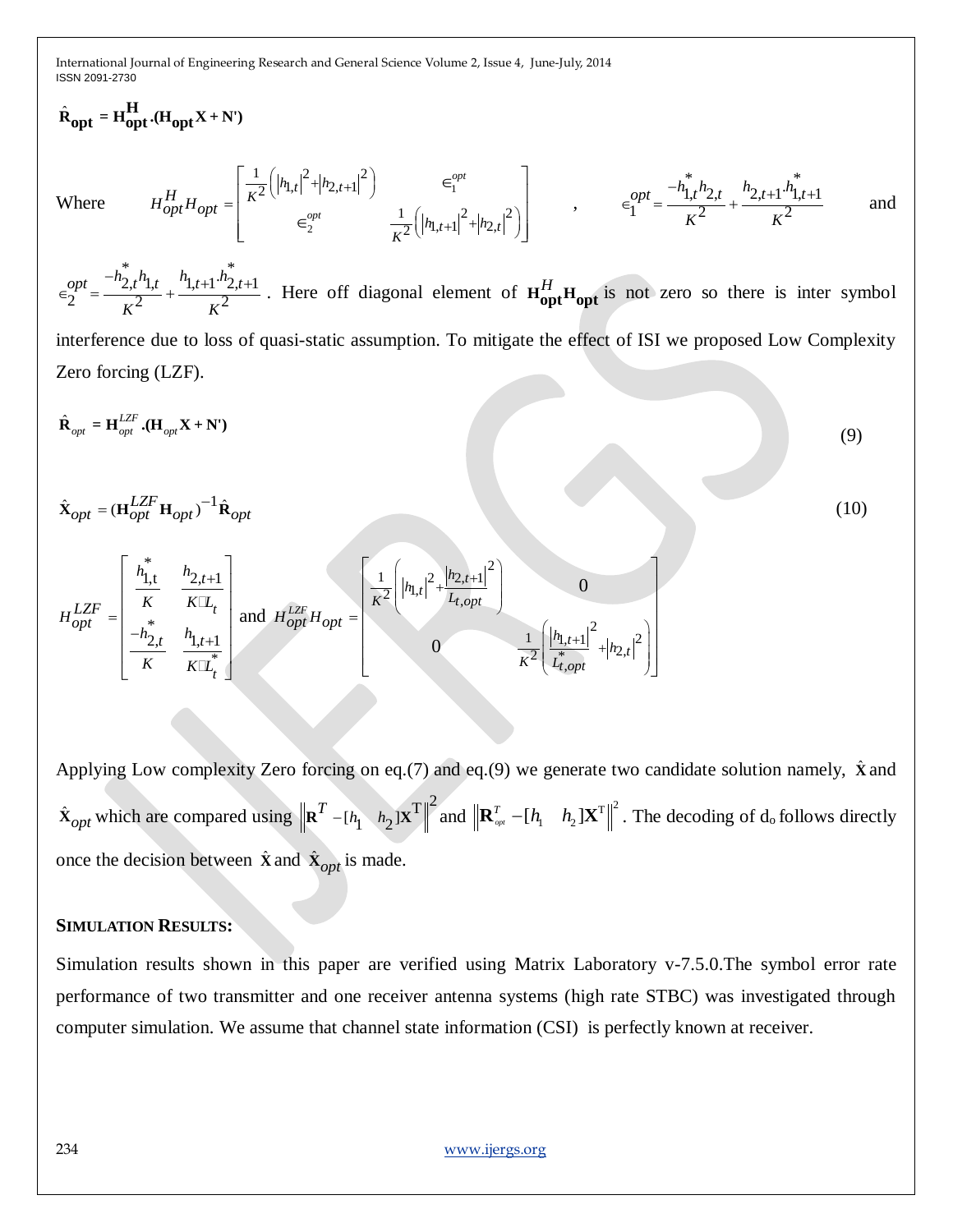

Fig. 2 Performance of Alamouti STBC and High rate STBC in m-Nakagami fading channel for frequency flat condition

Rayleigh fading channel is special case of Nakagami-m fading channel when m=1. Fast fading occurs if the coherence time is smaller than the symbol duration of the signal  $(T_s > T_c)$  this is the case when m<1, such channels become time varying and within symbol duration rapid changes occur in impulse response of the channel, In STBC systems an assumption is made that channel impulse response remain same for two consecutive symbol. Practically it is not the case for m<1. Therefore performance of STBC or High rate STBC degrades for m<1 as compared to m $\geq$ 1.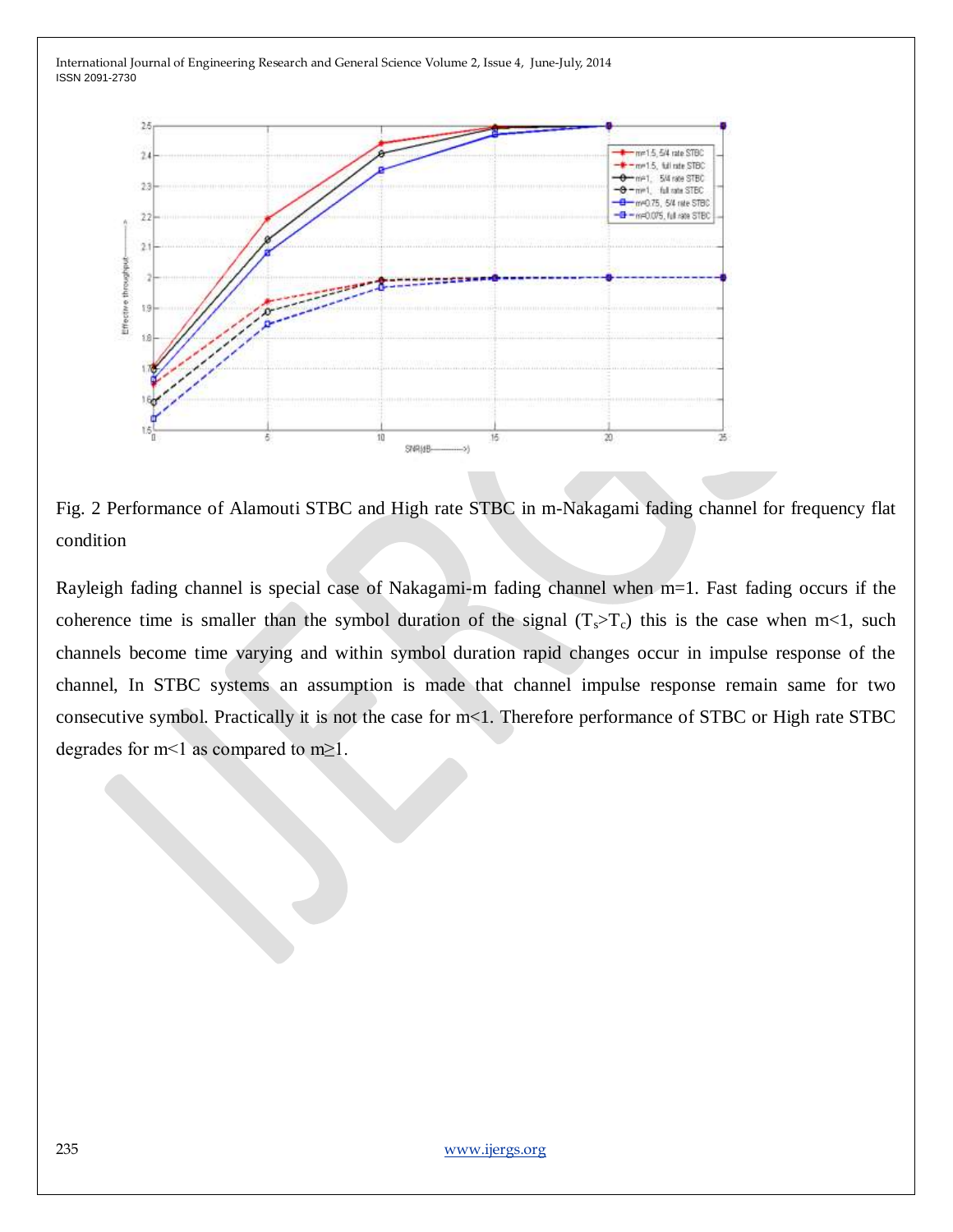

Fig. 3 Performance of proposed receiver for Alamouti STBC and High rate STBC in m-Nakagami fading channel for frequency selective condition.

Fig. 2 shows comparisons of High rate STBC and Alamouti STBC for different values of m for frequency flat condition. We seen that at lower value of SNR for m>1 effective throughput is high in case of both high rate STBC as well as full rate STBC as compared to m=1and effective throughput is low for m<1 compared to m=1for both systems. We also seen that effective throughput of High rate at high SNR is 2.5 becomes constant where as in full rate STBC get effective throughput 2 at high value of SNR.

Fig. 3 shows performance of proposed low complexity zero forcing for frequency selectivity of channel. At high values of SNR (e.g. 6dB to 20dB) proposed low complexity ZF receiver gives better effective throughput for the value of m<1, for m=1 effective throughput is between m<1 and m>1. Whereas at lower values of SNR (e.g. 0dB to 6dB) proposed receiver achieves better effective throughput for the value of  $m>1$ .

236 [www.ijergs.org](http://www.ijergs.org/)